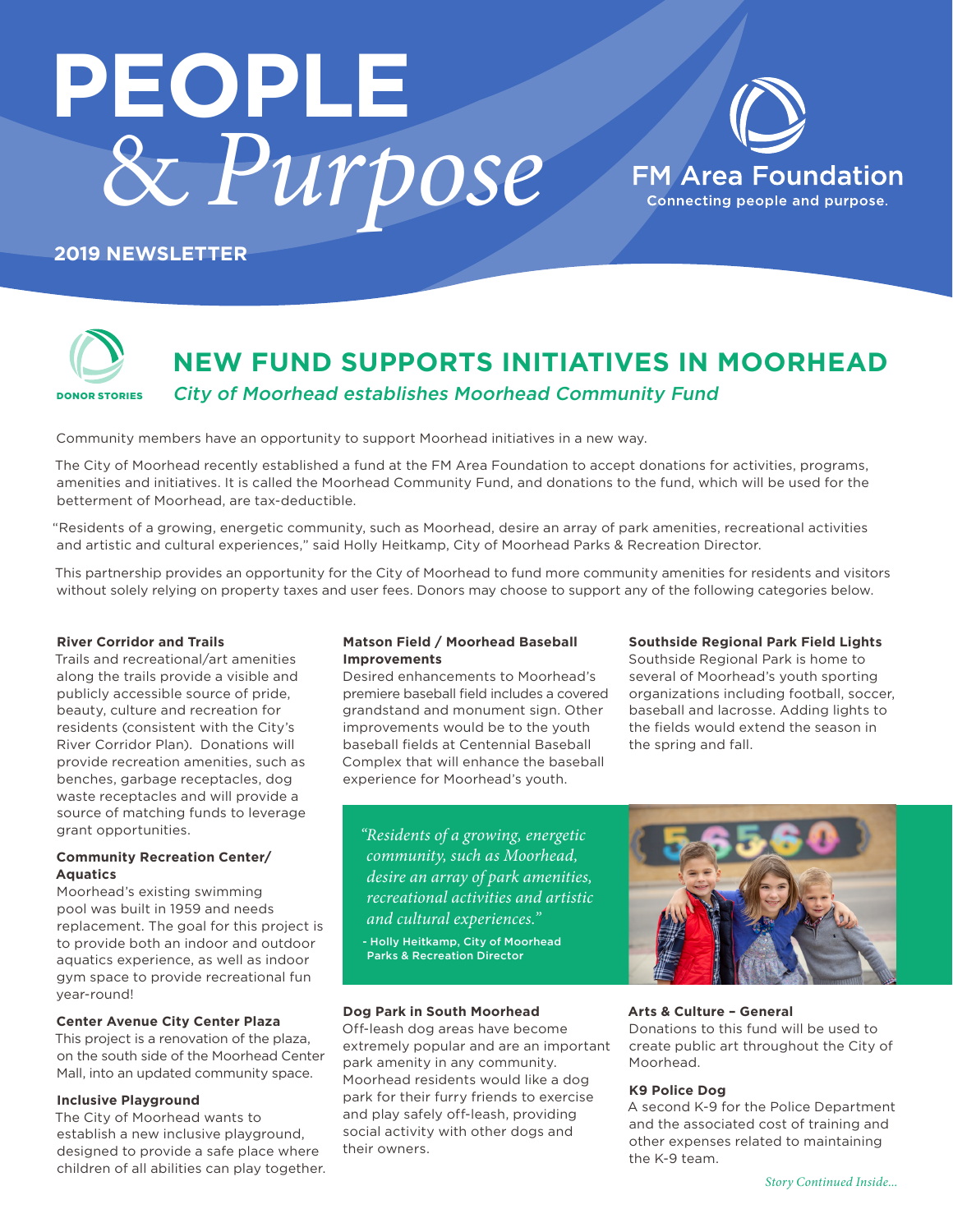# **A COMMUNITY WHERE EVERYONE THRIVES**

The first half of 2019 has been exceptionally busy!

We have been looking into some new opportunities for additional investments in the community through our Local Impact

Investment Program. Somewhat tied to this, is our continuing work on the creation of a community land trust to serve as one method of addressing the need for affordable, quality, workforce housing in our community.

I cannot say enough about the members of our board who have put in countless hours on both projects. They have been joined by community volunteers and organizations who share a common vision—to make this a community where everyone thrives.

Timothy J. Beaton, Executive Director tim@areafoundation.org | 701.234.0756

Inspiring hope, happiness and emotional healing through repurposed flowers. That is the mission of Hope Blooms, a local nonprofit dedicated to changing lives through small acts of kindness. Hope Blooms repurposes donated flowers and rearranges them into beautiful bouquets and delivers them to community members in need, all with the message, "You matter."

These beautifully arranged bouquets are delivered to those with long-term illnesses or in hospice care, residents living in nursing homes or assisted living, homebound seniors, as well as struggling mothers and families facing loss or difficult times.

"Our goal is to provide comfort and joy to people who need it most, and to offer a gentle reminder that even in dark times, hope blooms," said Kelly Krenzel, Founder of Hope Blooms.

# **FM AREA CARING CATALOG**

# New crowdfunding tool creates awareness of nonprofit needs in the FM area

# **NEWS** *Cover Story Continued...* **GRANT HELPS SPREAD JOY TO THOSE IN NEED** Hope Blooms creates meaningful moments one bouquet at a time

Last year, the FM Area Foundation launched a new online giving tool called the FM Area Caring Catalog. Nearly 80 local nonprofits participated and featured their unique programs. Community members could visit the online Caring Catalog, browse the list of nonprofit programs, and donate to help support their favorite cause(s).

On #GivingTuesday, an international day of giving held annually the Tuesday after Thanksgiving, the Foundation recieved 183 donations to support the participating charities and their programs. A total of \$34,710 was raised at the end of the year through the FM Area Caring Catalog. One hundred percent of donations received went directly to the participating charities.

"One benefit of the online Caring Catalog is that it's a one-stop shop where donors can browse community programs, give to a cause they are passionate about, and learn about new organizations," said Lexi Oestreich, Program Officer.

Thank you to everyone who gave through the FM Area Caring Catalog in 2018 to support charities in the Cass Clay area. You truly made a difference!

In 2018, the FM Area Foundation awarded a \$2,500 grant to Hope Blooms through the Community Building grant round, which funded the creation and delivery of 416 beautiful bedside bouquets, each crafted with repurposed flowers and arranged with care by volunteers.

"Many of the recipients of Hope Blooms bouquets are vulnerable individuals living in our community, and often the last to expect such a simple act of kindness, making the gesture even more meaningful," Krenzel said. "Every bouquet has the ability to lift spirits, stimulate peace for the healing and heavy hearted, and remind those who feel forgotten that they matter."

# *Message from the Executive Director*

# & *Events*

# **Foundation Receives \$25,000 from Wells Fargo**

Wells Fargo recently awarded \$25,000 to the FM Area Foundation's Community Response Fund of Cass and Clay Counties. The purpose of this fund is to provide support to organizations engaging in immediate and long-term recovery services following a community crisis or disaster.

"Disaster preparedness is one way community foundations take the long view for their communities," said Tim Beaton, Executive Director. "The FM Area Foundation is equipped to handle charitable donations in the event of a disaster. With 59 years of experience providing philanthropic services and supporting the Cass Clay region, the FM Area Foundation has the proven expertise to collect and distribute donations in a streamlined and collaborative way."

Thank you, Wells Fargo, for this generous gift to help our communities be more prepared. Learn more, at areafoundation.org/disaster.

# **OTHER NEWS**

*"Many of the recipients of Hope Blooms bouquets are vulnerable individuals living in our community."* -Kelly Krenzel

Founder of Hope Blooms



**\$2,500 COMMUNITY BUILDING** GRANT Foundation awards a to Hope Blooms



The grant from the Foundation helped Hope Blooms carry out its mission by providing the funding for materials needed to create meaningful moments for those gifted with the bouquets and the volunteers delivering them.

"These moments are filled with warmth, smiles and tears generated by joy and love," Krenzel said.

### **Youth Scholarship Fund**

Moorhead Parks and Recreation offers underprivileged Moorhead youth up to three program scholarships annually. Donations to the scholarship fund allow more children to participate, enriching their experiences by boosting confidence, supporting active play, and encouraging the growth of friendship and community pride.

## **Parks and Recreation – General**

A contribution to this fund would be used for emerging parks and recreation projects or fill a funding gap for a project where fundraising is already in progress.

The FM Area Foundation is dedicated to helping create a thriving community, and partnerships, like this, are one way we carry out this vision.

If you would like more information on any of these initiatives, please contact Holly Heitkamp, City of Moorhead Parks & Recreation Director, by phone at 218.299.5515, extension 3, or by email at parksandrec@cityofmoorhead.com.

# How you can support these Moorhead initiatives:

## **Donate Online**

Make a secure, online donation, by visiting areafoundation.org, click Give Today, and look for the Moorhead Community Funds.

## **Write a Check**

Make your check out to the FM Area Foundation with Moorhead Community Fund listed in the memo line and mail to: FM Area Foundation at 409 7th St. S, Fargo, ND 58103.



# **SAVE THE DATE**

Give to your favorite local charity through the FM Area Caring Catalog, an online, crowdfunding tool created to connect people and purpose.

Look for the FM Area Caring Catalog Nov. 18, 2019 through Dec. 31, 2019!

## areafoundation.org/caringcatalog

# **Michelle Johnson Hired as Administrative Assistant**

The Foundation is pleased to welcome Michelle Johnson to the team as their new



Administrative Assistant. Michelle will be coordinating the community room schedule, assisting with board meetings, and other administrative duties.

Michelle was previously employed at Above & Beyond Chiropractic as their office manager. In her spare time, she enjoys gardening, cooking, making crafts and spending time with her husband and their two dogs.

# *Cover Story Continued...*



*A senior citizen at a local assisted living facility joyfully accepts a bedside bouquet, arranged and delivered by Hope Blooms volunteers.*



*Residents from Serenity Assisted Living in Dilworth are some of the many individuals who receive bouquets. Hope Blooms works with more than 30 organizations throughout the FM area, delivering more than 3,500 bouquets annually.*